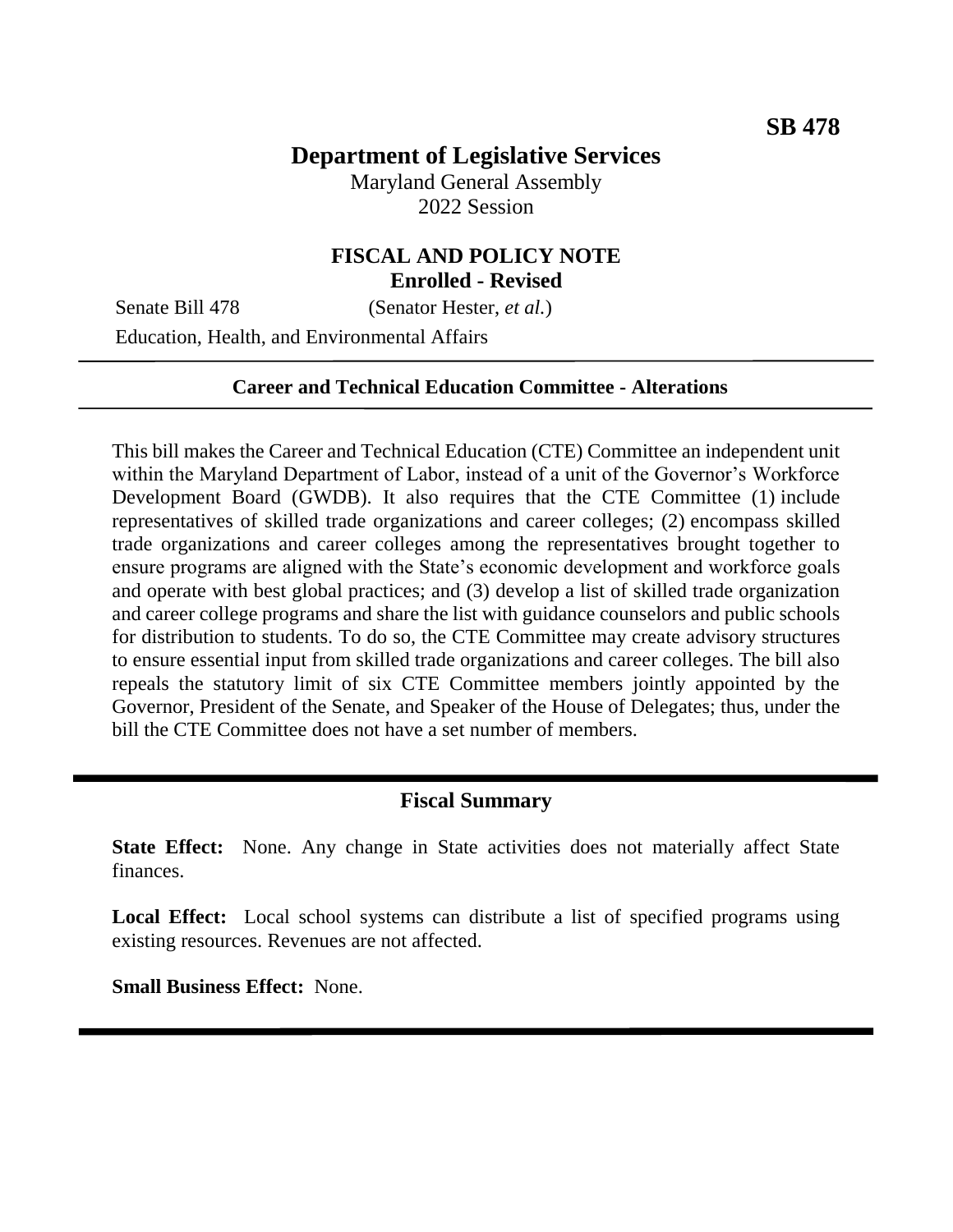## **Analysis**

**Current Law:** Chapter 36 of 2021 (Blueprint for Maryland's Future – Implementation) created the CTE Committee as a unit within GWDB. The purpose of the committee is to build an integrated, globally competitive framework for providing CTE to Maryland students in public schools, postsecondary institutions, and the workforce.

The CTE Committee is composed of five members of GWDB and six members jointly appointed by the Governor, President of the Senate, and Speaker of the House of Delegates. The five members of GWDB are (1) the State Superintendent; (2) the Secretary of Higher Education; (3) the Secretary of Labor; (4) the Secretary of Commerce; and (5) the chair of the Skills Standards Advisory Committee. The six appointed members must collectively represent employers, industry or trade associations, labor organizations, community colleges, the agricultural community, and experts in CTE programming. However, as of April 2022, members of the CTE Committee have not been appointed; the fiscal 2023 operating budget, as enacted, includes \$762,262 in general funds to fund the committee and related activities.

**Additional Comments:** "Career college" is not a defined term in Maryland statute. In Maryland, postsecondary career-oriented education is generally provided through for-credit or noncredit programs at the public community colleges or at private career schools that offer noncredit education programs.

A "private career school" is defined in statute as a privately owned and privately operated institution of postsecondary education other than an institution of higher education that furnishes or offers to furnish a program, whether or not requiring a payment of tuition or fee, for the purpose of training, retraining, or upgrading individuals for gainful employment as skilled or semiskilled workers or technicians in recognized occupations or in new and emerging occupations.

## **Additional Information**

**Prior Introductions:** None.

**Designated Cross File:** HB 541 (Delegate Qi, *et al.*) - Ways and Means.

**Information Source(s):** Department of Commerce; Maryland Higher Education Commission; Maryland State Department of Education; Department of Legislative **Services**